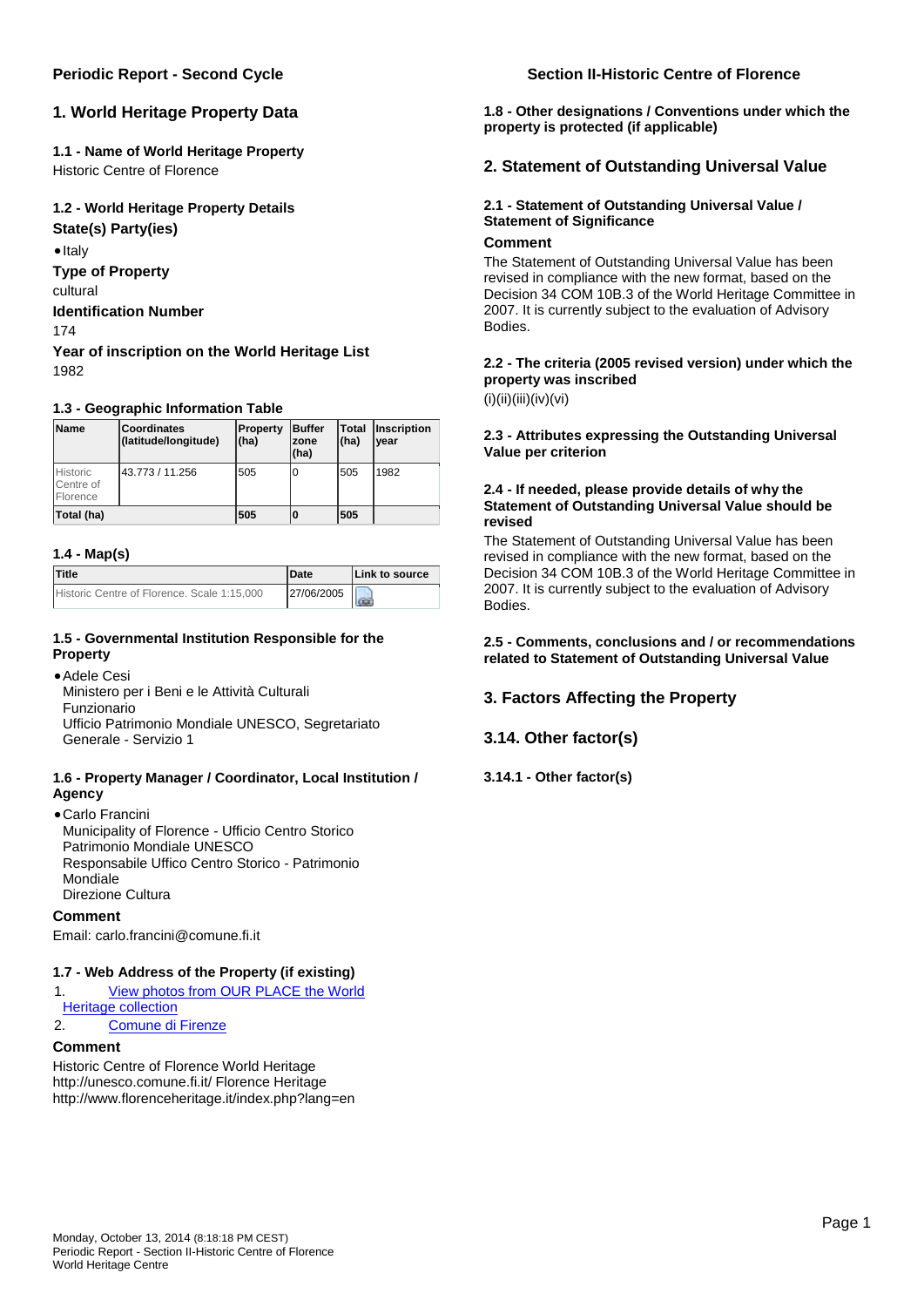# **3.15. Factors Summary Table**

#### **3.15.1 - Factors summary table**

|        | Name                                                                    | Impact |   |         | Origin |    |
|--------|-------------------------------------------------------------------------|--------|---|---------|--------|----|
| 3.1    | <b>Buildings and Development</b>                                        |        |   |         |        |    |
| 3.1.5  | Interpretative and visitation facilities                                | O      |   |         | п      |    |
| 3.2    | <b>Transportation Infrastructure</b>                                    |        |   |         |        |    |
| 3.2.1  | Ground transport infrastructure                                         |        |   |         |        | 9  |
| 3.2.5  | Underground transport infrastructure                                    |        |   |         |        | Y. |
| 3.4    | Pollution                                                               |        |   |         |        |    |
| 3.4.4  | Air pollution                                                           |        | o | ч       | o      | G  |
| 3.4.5  | Solid waste                                                             | O      |   |         | ۵      | ť, |
| 3.8    | Social/cultural uses of heritage                                        |        |   |         |        |    |
| 3.8.1  | Ritual / spiritual / religious and associative uses                     | G      |   |         | о      |    |
| 3.8.6  | Impacts of tourism / visitor / recreation                               |        |   |         | ត      |    |
| 3.9    | Other human activities                                                  |        |   |         |        |    |
| 3.9.2  | Deliberate destruction of heritage                                      |        | - |         | п      |    |
| 3.10   | Climate change and severe weather events                                |        |   |         |        |    |
| 3.10.2 | Flooding                                                                |        | - |         | ۰      |    |
| 3.13   | <b>Management and institutional factors</b>                             |        |   |         |        |    |
| 3.13.1 | Low impact research / monitoring activities                             | G      |   | C)      | п      |    |
| 3.13.3 | m<br>Management activities<br>O<br>Э                                    |        |   | t,      |        |    |
| Legend | Positive<br>nside<br>Negative<br><b>U</b> Current<br><i>I</i> Potential |        |   | Outside |        |    |

## **3.16. Assessment of current negative factors**

### **3.16.1 - Assessment of current negative factors**

|       |                                                     | <b>Spatial scale</b> | <b>Temporal scale</b>          | Impact        | Management<br>response | Trend      |
|-------|-----------------------------------------------------|----------------------|--------------------------------|---------------|------------------------|------------|
| 3.2   | <b>Transportation Infrastructure</b>                |                      |                                |               |                        |            |
| 3.2.1 | Ground transport infrastructure                     | localised            | intermittent or sporadic minor |               | high capacity          | static     |
| 3.2.5 | Underground transport infrastructure localised      |                      | on-going                       | Iminor        | high capacity          | static     |
| 3.4   | Pollution                                           |                      |                                |               |                        |            |
| 3.4.4 | Air pollution                                       | extensive            | intermittent or sporadic minor |               | high capacity          | decreasing |
| 3.8   | Social/cultural uses of heritage                    |                      |                                |               |                        |            |
| 3.8.6 | Impacts of tourism / visitor /<br><b>recreation</b> | extensive            | on-going                       | significant   | high capacity          | increasing |
| 3.9   | Other human activities                              |                      |                                |               |                        |            |
| 3.9.2 | Deliberate destruction of heritage                  | restricted           | lone off or rare               | insignificant | high capacity          | static     |
| 3.10  | Climate change and severe weather events            |                      |                                |               |                        |            |
|       | $ 3.10.2 $ Flooding                                 | extensive            | lone off or rare               | catastrophic  | high capacity          | static     |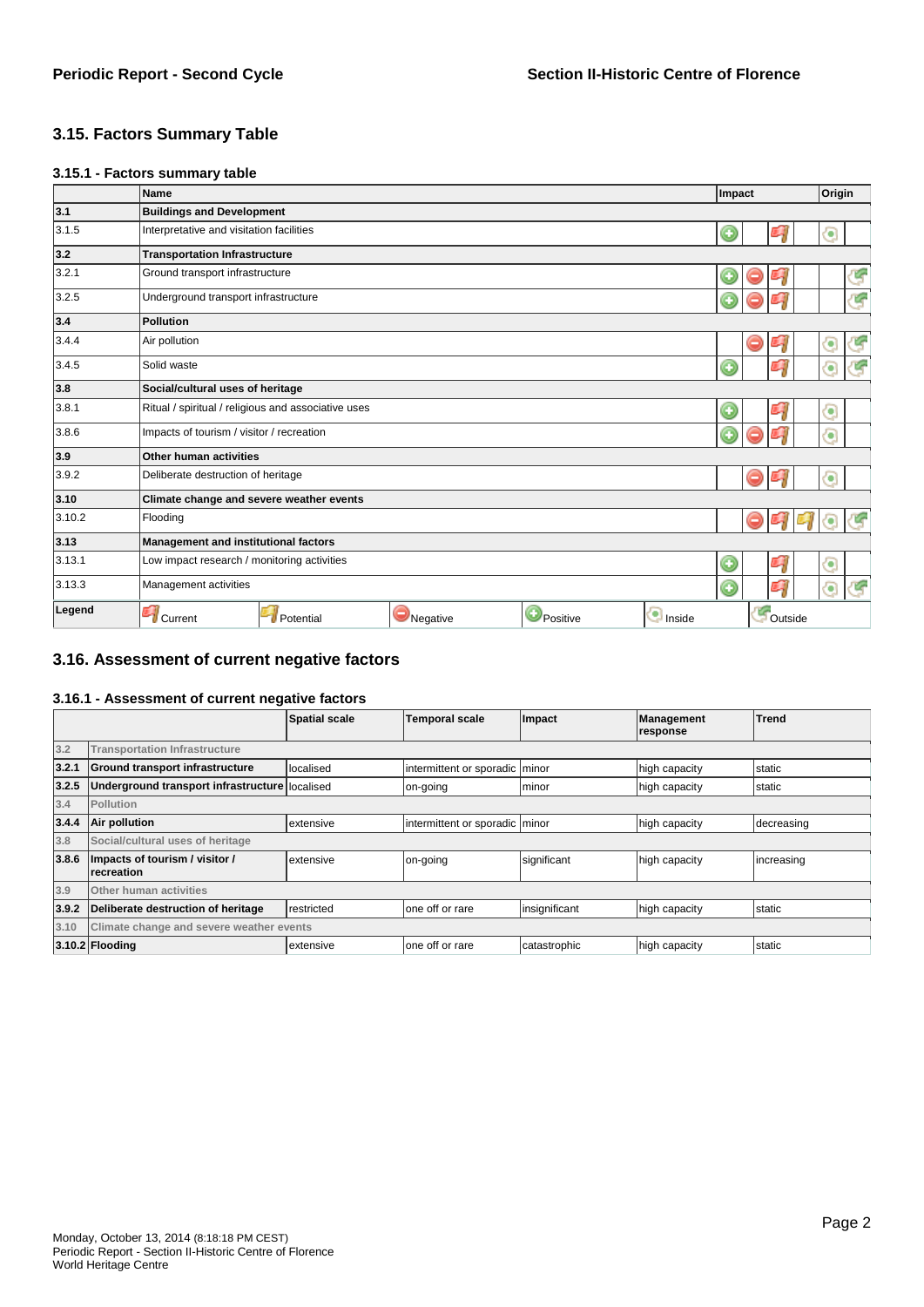## **Periodic Report - Second Cycle Section II-Historic Centre of Florence**

# **3.17. Comments, conclusions and / or recommendations related to factors affecting the property**

**3.17.1 - Comments** 

## **4. Protection, Management and Monitoring of the Property**

## **4.1. Boundaries and Buffer Zones**

## **4.1.1 - Buffer zone status**

**There is no buffer zone, but there is a need for one**

#### **4.1.2 - Are the boundaries of the World Heritage property adequate to maintain the property's Outstanding Universal Value?**

The boundaries of the World Heritage property are **adequate** to maintain the property's Outstanding Universal Value

#### **4.1.3 - Are the buffer zone(s) of the World Heritage property adequate to maintain the property's Outstanding Universal Value?**

**The property had no buffer zone at the time of its inscription** on the World Heritage List

#### **4.1.4 - Are the boundaries of the World Heritage property known?**

The boundaries of the World Heritage property are known by both the management authority and local residents / communities / landowners.

#### **4.1.5 - Are the buffer zones of the World Heritage property known?**

The property had **no buffer zone** at the time of its inscription on the World Heritage List

#### **4.1.6 - Comments, conclusions and / or recommendations related to boundaries and buffer zones of the World Heritage property**

The proposal of the buffer zone has been approved by the municipalities involved and has been sent to the World Heritage Centre.

## **4.2. Protective Measures**

# **4.2.1 - Protective designation (legal, regulatory, contractual, planning, institutional and / or traditional)**

There are various laws and administrative provisions that protect the site:

- The City Master Plan (P.R.G.C.) dated February 25, 1998 subdivides the municipal territory into nine homogeneous zones and identifies the historic centre area as a homogeneous zone (A) of cultural and environmental interest. In the A-type homogeneous zones, composed of the historical fabric of the building assets in the Municipal territory, nine classifications of buildings are also distinguished specifying the degree of admissible intervention work on the individual buildings deriving from the identification of different historicalarchitectural typologies and appurtenances.

- The Building Regulation (RE) approved on April 19, 1999 identifies the "privileged" functions such residence and related services; "forbidden" functions such as for example industrial, and artisan concerns larger than 250 sqm, large-scale retail trade concerns (more than 2500 sqm of selling area), barracks, prisons, etc.; "tolerated" functions other than those mentioned.

- The Structural Plan (regional law no. 5/1995) is a planning tool which set an objective to adopt a of growth social, economic and cultural growth that does not erode the patrimony of territorial and environmental resources, but instead consigns them intact to future generations. The Structural Plan identifies the strategic objectives that the city of Florence must achieve in the next few years and not only provides for territorial planning but also programming for largescale services.

- Legislative Degree 22 January 2004, n.42. Cultural Heritage and Landscape Code that establishes an instrument to defend and promote Italian heritage which provides for the involvement of the local authorities and irrevocably defines the alienation limits for public property. The code identifies two types of cultural assets: cultural assets in the strict sense, coinciding with things of historical, artistic, archeological interest pursuant to law 1089 of 1939, and the cultural assets, in a broader sense, composed of the Italian landscape. This measure subjects real assets of historic and artistic interest to the surveillance of the Monuments and Fine Arts Commission and is implemented in the authorization of the restoration projects and in the supervision of works.

## **Periodic Reporting Cycle 1 (2001-2006) Section 2**

Source: [Periodic Reporting Cycle 1 \(2001-2006\)](/?cid=75&perrep_page=2&language=en&currprgrf=II.06&prevprgrf=&id£1£1=125) Submitted on Thursday, October 27, 2005

## **Question 6.02**

There are various laws and administrative provisions that protect the site:

- The City Master Plan (P.R.G.C.) dated February 25, 1998 subdivides the municipal territory into nine homogeneous zones and identifies the historic centre area as a homogeneous zone (A) of cultural and environmental interest. In the A-type homogeneous zones, composed of the historical fabric of the building assets in the Municipal territory, nine classifications of buildings are also distinguished specifying the degree of admissible intervention work on the individual buildings deriving from the identification of different historical-architectural typologies and appurtenances.

- The Building Regulation (RE) approved on April 19, 1999 identifies the "privileged" functions such residence and related services; "forbidden" functions such as for example industrial, and artisan concerns larger than 250 sqm, largescale retail trade concerns (more than 2500 sqm of selling area), barracks, prisons, etc.; "tolerated" functions other than those mentioned.

- The Structural Plan (regional law no. 5/1995) is a planning tool which set an objective to adopt a of growth social, economic and cultural growth that does not erode the patrimony of territorial and environmental resources, but instead consigns them intact to future generations. The Structural Plan identifies the strategic objectives that the city of Florence must achieve in the next few years and not only provides for territorial planning but also programming for large-scale services.

- Legislative Degree 22 January 2004, n.42. Cultural Heritage and Landscape Code that establishes an instrument to defend and promote Italian heritage which provides for the involvement of the local authorities and irrevocably defines the alienation limits for public property. The code identifies two types of cultural assets: cultural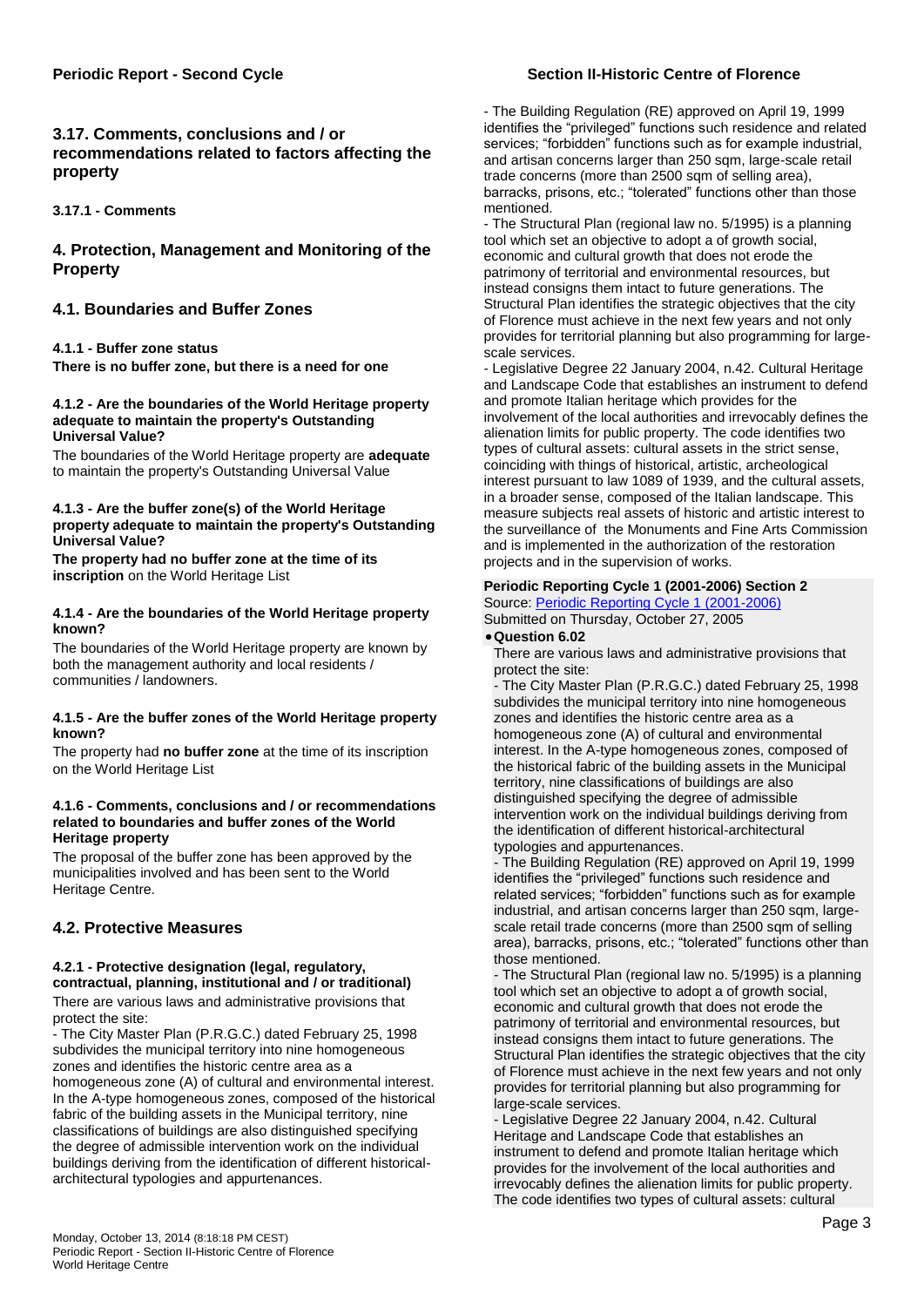assets in the strict sense, coinciding with things of historical, artistic, archeological interest pursuant to law 1089 of 1939, and the cultural assets, in a broader sense, composed of the Italian landscape. This measure subjects real assets of historic and artistic interest to the surveillance of the Monuments and Fine Arts Commission and is implemented in the authorization of the restoration projects and in the supervision of works.

#### **4.2.2 - Is the legal framework (i.e. legislation and / or regulation) adequate for maintaining the Outstanding Universal Value including conditions of Integrity and / or Authenticity of the property?**

The legal framework for the maintenance of the Outstanding Universal Value including conditions of Authenticity and / or Integrity of the World Heritage property provides **an adequate or better basis** for effective management and protection

**4.2.3 - Is the legal framework (i.e. legislation and / or regulation) adequate in the buffer zone for maintaining the Outstanding Universal Value including conditions of Integrity and / or Authenticity of the property?**  The property had **no buffer zone at the time of inscription** on the World Heritage List

#### **4.2.4 - Is the legal framework (i.e. legislation and / or regulation) adequate in the area surrounding the World Heritage property and buffer zone for maintaining the Outstanding Universal Value including conditions of Integrity and / or Authenticity of the property?**

The legal framework for the area surrounding the World Heritage property and the buffer zone provides **an adequate or better basis** for effective management and protection of the property, contributing to the maintenance of its Outstanding Universal Value including conditions of Authenticity and / or Integrity

### **4.2.5 - Can the legislative framework (i.e. legislation and / or regulation) be enforced?**

There is **excellent** capacity / resources to enforce legislation and / or regulation in the World Heritage property

### **4.2.6 - Comments, conclusions and / or recommendations related to protective measures**

# **4.3. Management System / Management Plan**

## **4.3.1 - Management System**

The Historic Centre Bureau - UNESCO World Heritage was set up on 24th February 2005 to draft and monitor a Management Plan in compliance with the UNESCO Convention for the promotion of the conservation, enhancement and sustainable management of the Historic Centre of Florence. The Management Plan was approved in 2006. The Bureau has set a goal to create a solid network of bonds and collaboration with the various institutions and the Municipal offices to coordinate the intervention work to manage the historic centre. For this purpose an intermanagerial group was created (with management representatives from the Municipal Planning Department, the Municipal Police Department, the Mobility Department, the Metropolitan Area and Decentralization Office, Economical Promotions, Strategic Planning, SIT Work Planning and the Department of Economic Development) and a series of periodic meetings has commenced with the Monuments and

## **Periodic Report - Second Cycle Section II-Historic Centre of Florence**

Fine Arts Offices. These meetings serve facilitate a roundtable discussion regarding the problems of the historic centre and attempt to coordinate the forces of the various institutions operating in the Territory.

Besides the Municipality of Florence, the public bodies include: the Provincial Government of Florence, Regional Government of Tuscany, Ministry for National Heritage and Culture, University of Florence and the Chamber of Commerce of Florence. The private bodies include: the Association of Industrialists of the Province of Florence, National Confederation of Handicrafts, Small and Medium Enterprises, Confartigianato, Confcommercio, Confcooperative, Confesercenti, the bank Cassa di Risparmio di Firenze and the Foundation for Artistic Handicrafts. The Historic Centre Bureau – UNESCO World Heritage intends to extend the list of the promoting subjects, both public and private, by spreading and sharing the fundamental values of the Management Plan, in particular with the cultural institutions and the voluntary associations that live and work in the city. Among the cultural associations, the most privileged partner will be the UNESCO Centre of Florence and there will be possible collaboration with individual associations or association networks such as the Centre of Florentine Cultural Associations.

#### **Periodic Reporting Cycle 1 (2001-2006) Section 2** Source: [Periodic Reporting Cycle 1 \(2001-2006\)](/?cid=75&perrep_page=2&language=en&currprgrf=II.05&prevprgrf=&id£1£1=125)

Submitted on Thursday, October 27, 2005

**Question 5.04** Plans in place to set up a "steering group: The Hystorical Centre- World Heritage UNESCO Office has set a goal to create a solid network of bonds and collaboration with the various institutions and the Municipal offices to coordinate the intervention work to manage the historic centre. For this purpose an inter-managerial group was created (with management representatives from the Municipal Planning Department, the Municipal Police Department, the Mobility Department, the Metropolitan Area and Decentralization Office, Economical Promotions, Strategic Planning, SIT Work Planning and the Department of Economic Development) and a series of periodic meetings has commenced with the Monuments and Fine Arts Offices. These meetings serve facilitate a round-table discussion regarding the problems of the historic centre and attempt to coordinate the forces of the various institutions operating in the Territory.

## **Question 5.05**

Overall management system of the site

Management under protective legislation

## **4.3.2 - Management Documents**

| <b>Title</b>                                                                               |             | Status   Available   Date |                      | Link to<br><b>source</b> |
|--------------------------------------------------------------------------------------------|-------------|---------------------------|----------------------|--------------------------|
| Management Plan 2006-2008.<br><b>Historic Centre of Florence</b><br>UNESCO World Heritage. | In<br>Force |                           | Available 31/03/2006 |                          |

## **Comment**

http://unesco.comune.fi.it/export/sites/unesco/materiali/Manag ement\_Plan\_2006\_2008.pdf

#### **4.3.3 - How well do the various levels of administration (i.e. national / federal; regional / provincial / state; local / municipal etc.) coordinate in the management of the World Heritage Property ?**

There is **excellent coordination** between all bodies / levels involved in the management of the property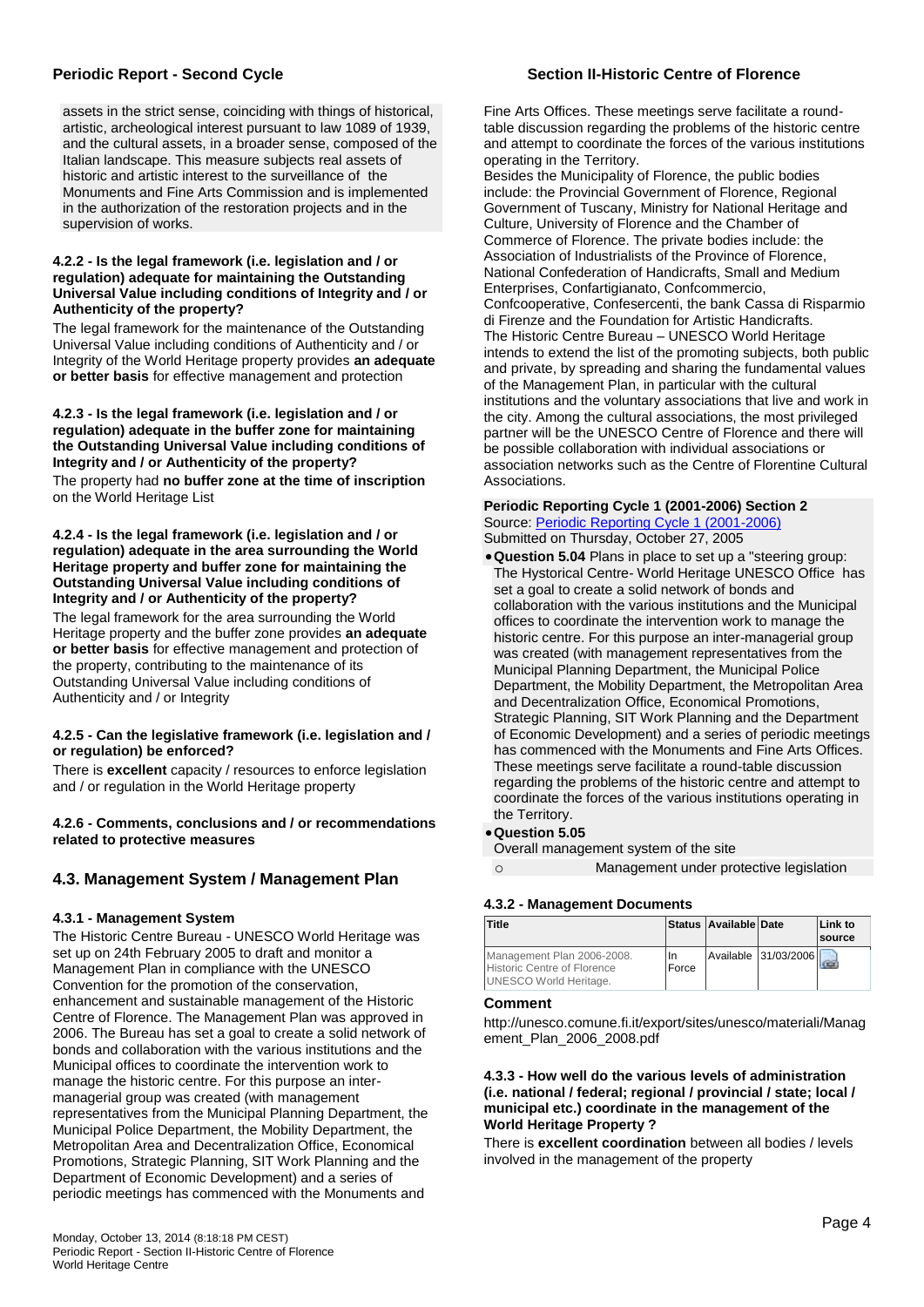**4.3.4 - Is the management system / plan adequate to maintain the property's Outstanding Universal Value ?**  The management system / plan is **fully adequate** to maintain the property's Outstanding Universal Value

**4.3.5 - Is the management system being implemented?**  The management system is being **fully** implemented and monitored

#### **4.3.6 - Is there an annual work / action plan and is it being implemented?**

An annual work / action plan exists and **most or all activities** are being implemented and monitored

#### **4.3.7 - Please rate the cooperation / relationship with World Heritage property managers / coordinators / staff of the following**

| Local communities / residents        | Fair           |
|--------------------------------------|----------------|
| <b>Local / Municipal authorities</b> | Good           |
| Indigenous peoples                   | Not applicable |
| Landowners                           | Fair           |
| Visitors                             | Good           |
| Researchers                          | Good           |
| Tourism industry                     | Good           |
| Industry                             | Not applicable |

#### **4.3.8 - If present, do local communities resident in or near the World Heritage property and / or buffer zone have input in management decisions that maintain the Outstanding Universal Value?**

Local communities have **some input** into discussions relating to management but no direct role in management

#### **4.3.9 - If present, do indigenous peoples resident in or regularly using the World Heritage property and / or buffer zone have input in management decisions that maintain the Outstanding Universal Value?**

**No indigenous peoples** are resident in or regularly using the World Heritage property and / or buffer zone

#### **4.3.10 - Is there cooperation with industry (i.e. forestry, mining, agriculture, etc.) regarding the management of the World Heritage property, buffer zone and / or area surrounding the World Heritage property and buffer zone?**

There is contact but only **some cooperation** with industry regarding the management of the World Heritage property, buffer zone and / or area surrounding the World Heritage property and buffer zone

## **4.3.11 - Comments, conclusions and / or**

**recommendations related to human resources, expertise and training** 

**4.3.12 - Please report any significant changes in the legal status and / or contractual / traditional protective measures and management arrangements for the World** 

## **Periodic Report - Second Cycle Section II-Historic Centre of Florence**

**Heritage property since inscription or the last Periodic report** 

## **4.4. Financial and Human Resources**

#### **4.4.1 - Costs related to conservation, based on the average of last five years (relative percentage of the funding sources)**

| Multilateral funding (GEF, World Bank, etc)                          | 0%  |
|----------------------------------------------------------------------|-----|
| International donations (NGO's, foundations, etc)                    | 5%  |
| Governmental (National / Federal)                                    | 30% |
| Governmental (Regional / Provincial / State)                         | 20% |
| Governmental (Local / Municipal)                                     | 33% |
| In country donations (NGO's, foundations, etc)                       | 10% |
| Individual visitor charges (e.g. entry, parking, camping fees, etc.) | 1%  |
| Commercial operator payments (e.g. filming permit, concessions,      | 1%  |
| etc.)                                                                |     |
| Other grants                                                         | 0%  |

#### **4.4.2 - International Assistance received from the World Heritage Fund (USD)**

### **4.4.3 - Is the current budget sufficient to manage the World Heritage property effectively?**

The available budget is **sufficient** but further funding would enable more effective management to international best practice standard

### **4.4.4 - Are the existing sources of funding secure and likely to remain so?**

The existing sources of funding **are secure** in the mediumterm and planning is underway to secure funding in the longterm

#### **4.4.5 - Does the World Heritage property provide economic benefits to local communities (e.g. income, employment)?**

There is a **major flow** of economic benefits to local communities from activities in and around the World Heritage property

#### **4.4.6 - Are available resources such as equipment, facilities and infrastructure sufficient to meet management needs?**

There are **adequate** equipment and facilities

#### **4.4.7 - Are resources such as equipment, facilities and infrastructure adequately maintained?**  Equipment and facilities are **well maintained**

#### **4.4.8 - Comments, conclusion, and / or recommendations related to finance and infrastructure**

### **4.4.9 - Distribution of employees involved in managing the World Heritage property (% of total)**

| <b>Full-time</b> | 80% |  |
|------------------|-----|--|
| <b>Part-time</b> | 20% |  |

### **4.4.10 - Distribution of employees involved in managing the World Heritage property (% of total)**

| Permanent |   |
|-----------|---|
| Seasonal  |   |
| -         | - |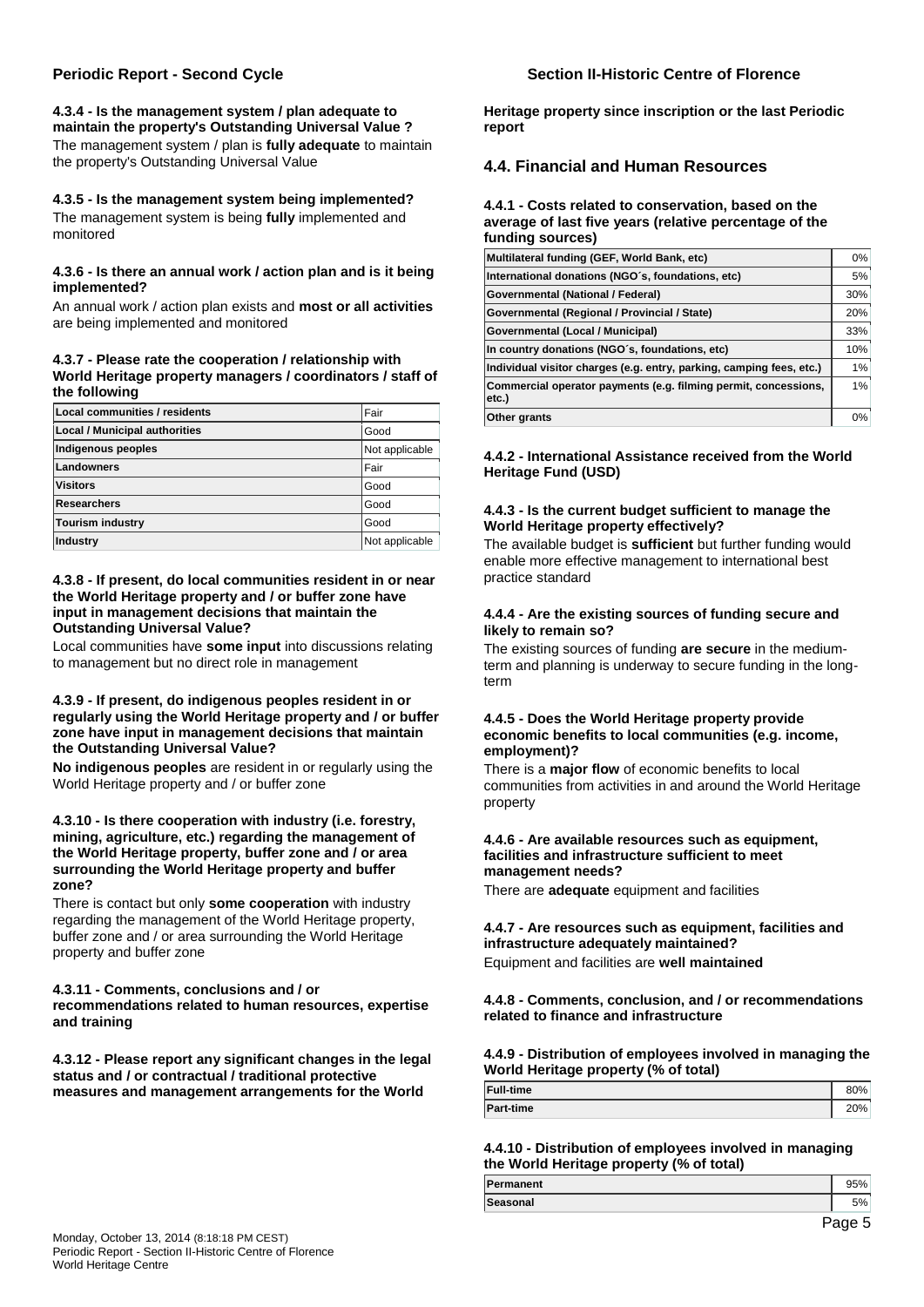#### **4.4.11 - Distribution of employees involved in managing the World Heritage property (% of total)**

| Paid      | ገ%    |
|-----------|-------|
| Volunteer | $0\%$ |

#### **4.4.12 - Are available human resources adequate to manage the World Heritage property?**

Human resources are **adequate** for management needs

#### **4.4.13 - Considering the management needs of the World Heritage property, please rate the availability of professionals in the following disciplines**

| <b>Research and monitoring</b>   | Good |
|----------------------------------|------|
| Promotion                        | Fair |
| <b>Community outreach</b>        | Fair |
| Interpretation                   | Fair |
| <b>Education</b>                 | Good |
| Visitor management               | Good |
| <b>Conservation</b>              | Good |
| Administration                   | Fair |
| <b>Risk preparedness</b>         | Good |
| <b>Tourism</b>                   | Good |
| Enforcement (custodians, police) | Fair |

#### **4.4.14 - Please rate the availability of training opportunities for the management of the World Heritage property in the following disciplines**

| <b>Research and monitoring</b>   | High |
|----------------------------------|------|
| <b>Promotion</b>                 | High |
| <b>Community outreach</b>        | High |
| Interpretation                   | High |
| <b>Education</b>                 | High |
| <b>Visitor management</b>        | High |
| Conservation                     | High |
| <b>Administration</b>            | High |
| <b>Risk preparedness</b>         | High |
| <b>Tourism</b>                   | High |
| Enforcement (custodians, police) | High |

#### **4.4.15 - Do the management and conservation programmes at the World Heritage property help develop local expertise?**

A capacity development plan or programme is **in place and fully implemented**; all technical skills are being transferred to those managing the property locally, who are assuming leadership in management

## **4.4.16 - Comments, conclusions and / or**

**recommendations related to human resources, expertise and training** 

## **4.5. Scientific Studies and Research Projects**

**4.5.1 - Is there adequate knowledge (scientific or traditional) about the values of the World Heritage property to support planning, management and decisionmaking to ensure that Outstanding Universal Value is maintained?** 

Knowledge about the values of the World Heritage property is **sufficient**

## **Periodic Report - Second Cycle Section II-Historic Centre of Florence**

#### **4.5.2 - Is there a planned programme of research at the property which is directed towards management needs and / or improving understanding of Outstanding Universal Value?**

There is a **comprehensive, integrated programme of research**, which is relevant to management needs and / or improving understanding of Outstanding Universal Value

#### **4.5.3 - Are results from research programmes disseminated?**

Research results are **shared widely** with the local, national and international audiences

#### **4.5.4 - Please provide details (i.e. authors, title, and web link) of papers published about the World Heritage property since the last Periodic Report**

C. Francini, Il Centro Storico di Firenze tra attività culturali e sviluppo sostenibile, Atti della quarta Conferenza Nazionale 10-12 marzo 2006, a cura di Manuel Roberto Guido e Maria Rosaria Palombi, Alessandria 2007, pp.143-146. C. Francini, Sustainable Tourism and Historic Centre of Florence UNESCO Management Plan, Proceedings of the International Conference of ICOMOS, Firenze, 6-8 marzo 2009, Firenze 2011, pp.243-248.

### **4.5.5 - Comments, conclusions and / or recommendations related to scientific studies and research projects**

## **4.6. Education, Information and Awareness Building**

**4.6.1 - At how many locations is the World Heritage emblem displayed at the property?**  In **many locations and easily visible** to visitors

#### **4.6.2 - Please rate the awareness and understanding of the existence and justification for inscription of the World Heritage property amongst the following groups**

| Local communities / residents                                       | Average        |
|---------------------------------------------------------------------|----------------|
| Local / Municipal authorities within or adjacent to the<br>property | Excellent      |
| Local Indigenous peoples                                            | Not applicable |
| <b>Local landowners</b>                                             | Average        |
| <b>Visitors</b>                                                     | Average        |
| Tourism industry                                                    | Average        |
| <b>Local businesses and industries</b>                              | Average        |

#### **4.6.3 - Is there a planned education and awareness programme linked to the values and management of the World Heritage property?**

There is a **planned and effective** education and awareness programme that contributes to the protection of the World Heritage property

**4.6.4 - What role, if any, has designation as a World Heritage property played with respect to education, information and awareness building activities?**  World Heritage status has been an **important influence** on education, information and awareness building activities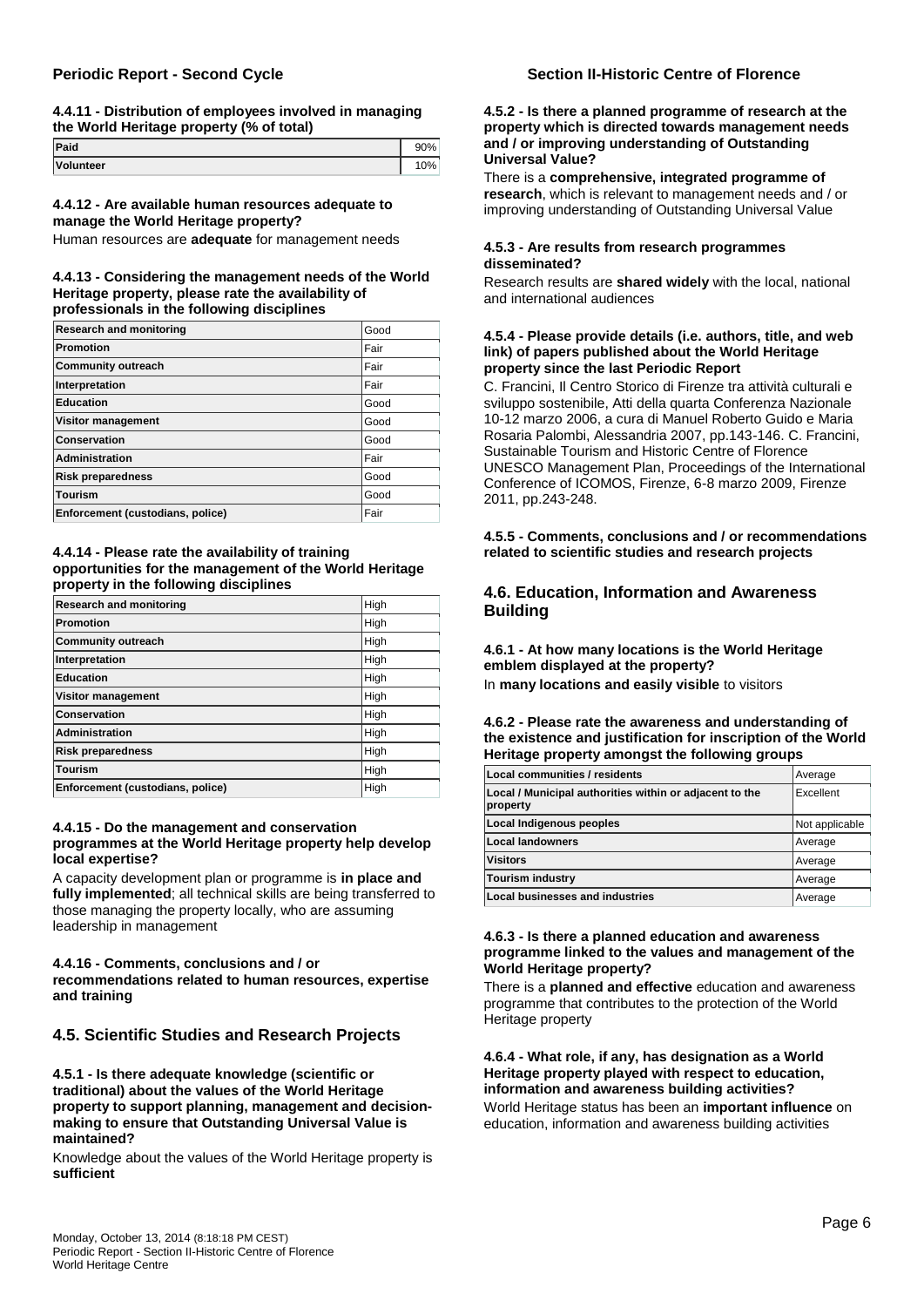#### **4.6.5 - How well is the information on Outstanding Universal Value of the property presented and interpreted?**

The Outstanding Universal Value of the property is adequately presented and interpreted **but improvements could be made**

#### **4.6.6 - Please rate the adequacy for education, information and awareness building of the following visitor facilities and services at the World Heritage property**

| <b>Visitor centre</b>            | Excellent  |
|----------------------------------|------------|
| Site museum                      | Excellent  |
| Information booths               | Excellent  |
| Guided tours                     | Excellent  |
| Trails / routes                  | Excellent  |
| <b>Information materials</b>     | Excellent  |
| <b>Transportation facilities</b> | Excellent  |
| Other                            | Not needed |

**4.6.7 - Comments, conclusions and / or recommendations related to education, information and awareness building** 

## **4.7. Visitor Management**

**4.7.1 - Please provide the trend in annual visitation for the last five years** 

| Last year       | Minor Increase |
|-----------------|----------------|
| Two years ago   | Minor Increase |
| Three years ago | Minor Increase |
| Four years ago  | Minor Increase |
| Five years ago  | Minor Increase |

### **4.7.2 - What information sources are used to collect trend data on visitor statistics?**

| <b>Entry tickets and registries</b> |
|-------------------------------------|
| Accommodation establishments        |
| Transportation services             |
| Tourism industry                    |
| <b>Visitor surveys</b>              |
| <b>Other</b>                        |

## **4.7.3 - Visitor management documents**

#### **Comment**

A Visitor Management Plan has been prepared, as the final result of a research carried out by SiTI - Istituto Superiore sui Sistemi Territoriali per l'Innovazione and the UNESCO Office of Florence. It will be part of the Action Plan of the new Management Plan.

#### **4.7.4 - Is there an appropriate visitor use management plan (e.g. specific plan) for the World Heritage property which ensures that its Outstanding Universal Value is maintained?**

Visitor use of the World Heritage property is managed but **improvements could be made**

#### **4.7.5 - Does the tourism industry contribute to improving visitor experiences and maintaining the values of the World Heritage property?**

There is **limited co-operation** between those responsible for the World Heritage property and the tourism industry to

## **Periodic Report - Second Cycle Section II-Historic Centre of Florence**

present the Outstanding Universal Value and increase appreciation

**4.7.6 - If fees (i.e. entry charges, permits) are collected, do they contribute to the management of the World Heritage property?** 

**No fees are collected**

**4.7.7 - Comments, conclusions and / or recommendations related to visitor use of the World Heritage property** 

# **4.8. Monitoring**

**4.8.1 - Is there a monitoring programme at the property which is directed towards management needs and / or improving understanding of Outstanding Universal Value?** 

There is a **comprehensive, integrated programme** of monitoring, which is relevant to management needs and / or improving understanding of Outstanding Universal Value

## **4.8.2 - Are key indicators for measuring the state of conservation used to monitor how the Outstanding Universal Value of the property is maintained?**

Information on the values of the World Heritage property is **sufficient** for defining and monitoring key indicators for measuring its state of conservation

#### **4.8.3 - Please rate the level of involvement in monitoring of the following groups**

| World Heritage managers / coordinators and staff | Excellent      |
|--------------------------------------------------|----------------|
| <b>Local / Municipal authorities</b>             | Excellent      |
| <b>Local communities</b>                         | Average        |
| <b>Researchers</b>                               | Excellent      |
| <b>NGOs</b>                                      | Excellent      |
| Industry                                         | Not applicable |
| Local indigenous peoples                         | Not applicable |

### **4.8.4 - Has the State Party implemented relevant recommendations arising from the World Heritage Committee?**

Implementation is **underway**

#### **4.8.5 - Please provide comments relevant to the implementation of recommendations from the World Heritage Committee**

As suggested by the previous Periodic Reporting, the UNESCO Office of Florence has submitted to the World Heritage Centre the proposal for a buffer zone, it still needs to be approved.

### **4.8.6 - Comments, conclusions and / or recommendations related to monitoring**

## **4.9. Identification of Priority Management Needs**

**4.9.1 - Please select the top 6 managements needs for the property (if more than 6 are listed below)**  Please refer to question 5.2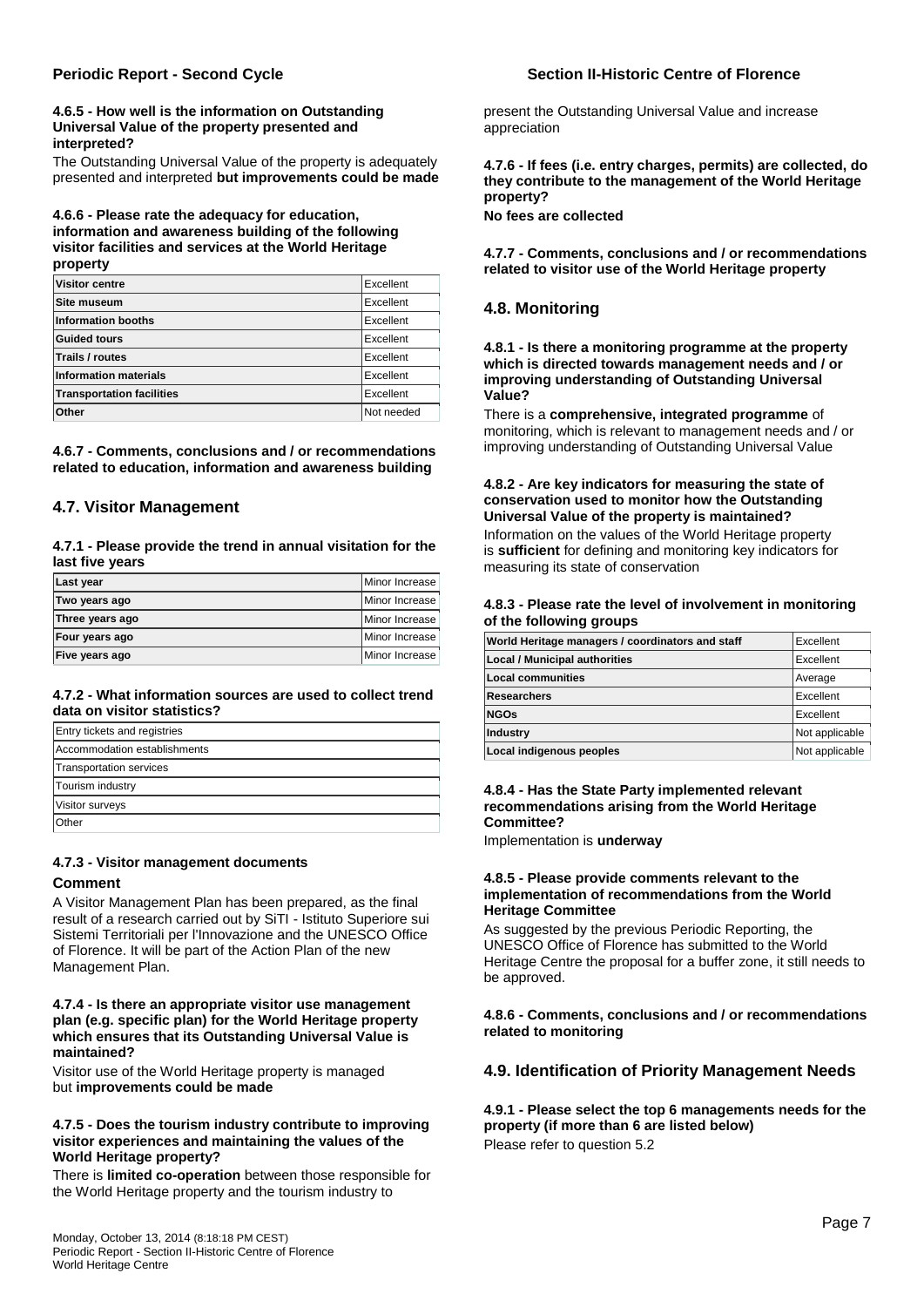# **5. Summary and Conclusions**

# **5.1. Summary - Factors affecting the Property**

# **5.1.1 - Summary - Factors affecting the Property**

|        |                                                    | <b>World Heritage</b><br>criteria and<br>attributes affected | <b>Actions</b>                                                                                                                                                                                                                                                 | <b>Monitoring</b>                                                                                                                                                                          | Timeframe                   | Lead agency (and<br>others involved)                                                                                                                                                                        | More info / comment                                                                                                                                                                                                                                                                     |
|--------|----------------------------------------------------|--------------------------------------------------------------|----------------------------------------------------------------------------------------------------------------------------------------------------------------------------------------------------------------------------------------------------------------|--------------------------------------------------------------------------------------------------------------------------------------------------------------------------------------------|-----------------------------|-------------------------------------------------------------------------------------------------------------------------------------------------------------------------------------------------------------|-----------------------------------------------------------------------------------------------------------------------------------------------------------------------------------------------------------------------------------------------------------------------------------------|
| 3.2    | <b>Transportation Infrastructure</b>               |                                                              |                                                                                                                                                                                                                                                                |                                                                                                                                                                                            |                             |                                                                                                                                                                                                             |                                                                                                                                                                                                                                                                                         |
| 3.2.1  | Ground<br>transport<br>infrastructure              | Criteria:(i) (ii) (iii) (iv)                                 | Achievement of tram<br>lines in the Florentine<br>area.                                                                                                                                                                                                        | Environmental impact<br>analysis and monitoring<br>of construction sites.                                                                                                                  | 2007 - currently<br>ongoing | Municipality of Florence<br>- Urban Mobility Office                                                                                                                                                         | There is particular<br>infrastructural pressure<br>in an area of the core<br>zone: Stronghold "da<br>Basso" and Santa<br>Maria Novella Station.                                                                                                                                         |
| 3.2.5  | Underground<br>transport<br>infrastructure         |                                                              | Criteria: (i) (ii) (iii) (iv) The Florentine bypass<br>is intended for high-<br>speed traffic. It is an<br>urban crossing of<br>about 9 miles, 6 of<br>which are in galleries.                                                                                 | Environmental<br>monitoring shall keep<br>under control six<br>components:<br>atmosphere, noise,<br>vibration, groundwater,<br>surface water,<br>electromagnetic fields<br>and subsidence. | 2010 - 2016                 | RFI (Italian Railway<br>Network Spa), a public<br>company of the Italian<br>National Railways.                                                                                                              | Works are currently on<br>hold for technical and<br>legal assessments.<br>The route of the<br>Florentine bypass<br>affects only a small<br>part of the core zone,<br>in particular the area of<br>the Stronghold "da<br>Basso".                                                         |
| 3.4    | Pollution                                          |                                                              |                                                                                                                                                                                                                                                                |                                                                                                                                                                                            |                             |                                                                                                                                                                                                             |                                                                                                                                                                                                                                                                                         |
| 3.4.4  | Air pollution                                      |                                                              | Criteria: (i) (ii) (iii) (iv)   Municipal Action Plan<br>(PAC) for the<br>improvement of air<br>quality.                                                                                                                                                       | Amount of CO <sub>2</sub><br>emissions, values of<br>nitrogen dioxide, sulfur<br>dioxide, nitrogen oxides,<br>ozone, PM10, benzene,<br>carbon monoxide, lead;<br>PM2,5                     | 2011-2014                   | Municipality of Florence<br>- Environment<br>Department                                                                                                                                                     | Analyzing the data<br>collected it can be said<br>that the limits were<br>generally respected.                                                                                                                                                                                          |
| 3.8    |                                                    | Social/cultural uses of heritage                             |                                                                                                                                                                                                                                                                |                                                                                                                                                                                            |                             |                                                                                                                                                                                                             |                                                                                                                                                                                                                                                                                         |
| 3.8.6  | Impacts of<br>tourism /<br>visitor /<br>recreation | Criteria:(i) (ii) (iii) (iv)<br>(vi)                         | Visitor Management<br>Plan: Hospitality and<br>Visitors Management<br>in the Historical Centre<br>of Florence                                                                                                                                                  | Number of visitors,<br>number of museums<br>access, tourist demand<br>analysis, count of<br>arrivals and stays in<br>accommodation facilities                                              | 2012 - 2015                 | UNESCO Office, SiTI                                                                                                                                                                                         | There are two other<br>institutions that operate<br>for the tourism analysis<br>and management in<br>the historic center:<br><b>Tourist Destination</b><br>Observator and Life<br><b>Beyond Tourism</b><br>Foundation (NGO).<br>The UNESCO Office<br>works closly with both<br>of them. |
| 3.9    | Other human activities                             |                                                              |                                                                                                                                                                                                                                                                |                                                                                                                                                                                            |                             |                                                                                                                                                                                                             |                                                                                                                                                                                                                                                                                         |
| 3.9.2  | <b>Deliberate</b><br>destruction of<br>heritage    | Criteria:(i) (ii) (iii) (iv)                                 | The project "Firenze<br>per Bene" aims to<br>raise awareness of the<br>citizens and visitors to<br>the respect of<br>theheritage and the<br>volunteers of the<br>association "Angeli del<br>Bello" operate for the<br>removal of graffiti from<br>the facades. | Number of interventions<br>for the removal of graffiti<br>in the historical center of<br>Florence.                                                                                         | 2010 - 2015                 | Municipality of Florence,<br>Soprintendenza e Angeli<br>del Bello.                                                                                                                                          | In particular, it refers to<br>the phenomenon of<br>graffiti that affects the<br>facades of the Historic<br>Centre.                                                                                                                                                                     |
| 3.10   |                                                    | Climate change and severe weather events                     |                                                                                                                                                                                                                                                                |                                                                                                                                                                                            |                             |                                                                                                                                                                                                             |                                                                                                                                                                                                                                                                                         |
| 3.10.2 | Flooding                                           | Criteria:(i) (ii) (iii) (iv)                                 | "Flood Risk<br>Reduction", "Alluvial<br>Risk of Florence<br>Cultural Heritage",<br>'Floods Management<br>Plan"                                                                                                                                                 | Number of cultural<br>heritage at risk<br>surveyed, practice<br>exercises carried out.<br>community advocacy                                                                               | 2014 - 2015                 | Arno River Basin<br>Authority (Autorità di<br>Bacino del Fiume Arno),<br><b>Tuscan Florence</b><br>Province, Municipality of<br>Florence, Regional<br><b>Direction for Cultural</b><br>Heritage of Tuscany. | Flood risk is<br>considered to be the<br>main threat to the<br>artistic heritage of the<br>World Heritage<br>property and are<br>necessary actions of<br>awareness to the<br>population.                                                                                                |

# **5.2. Summary - Management Needs**

## **5.2.2 - Summary - Management Needs**

**4.1 Boundaries and Buffer Zones**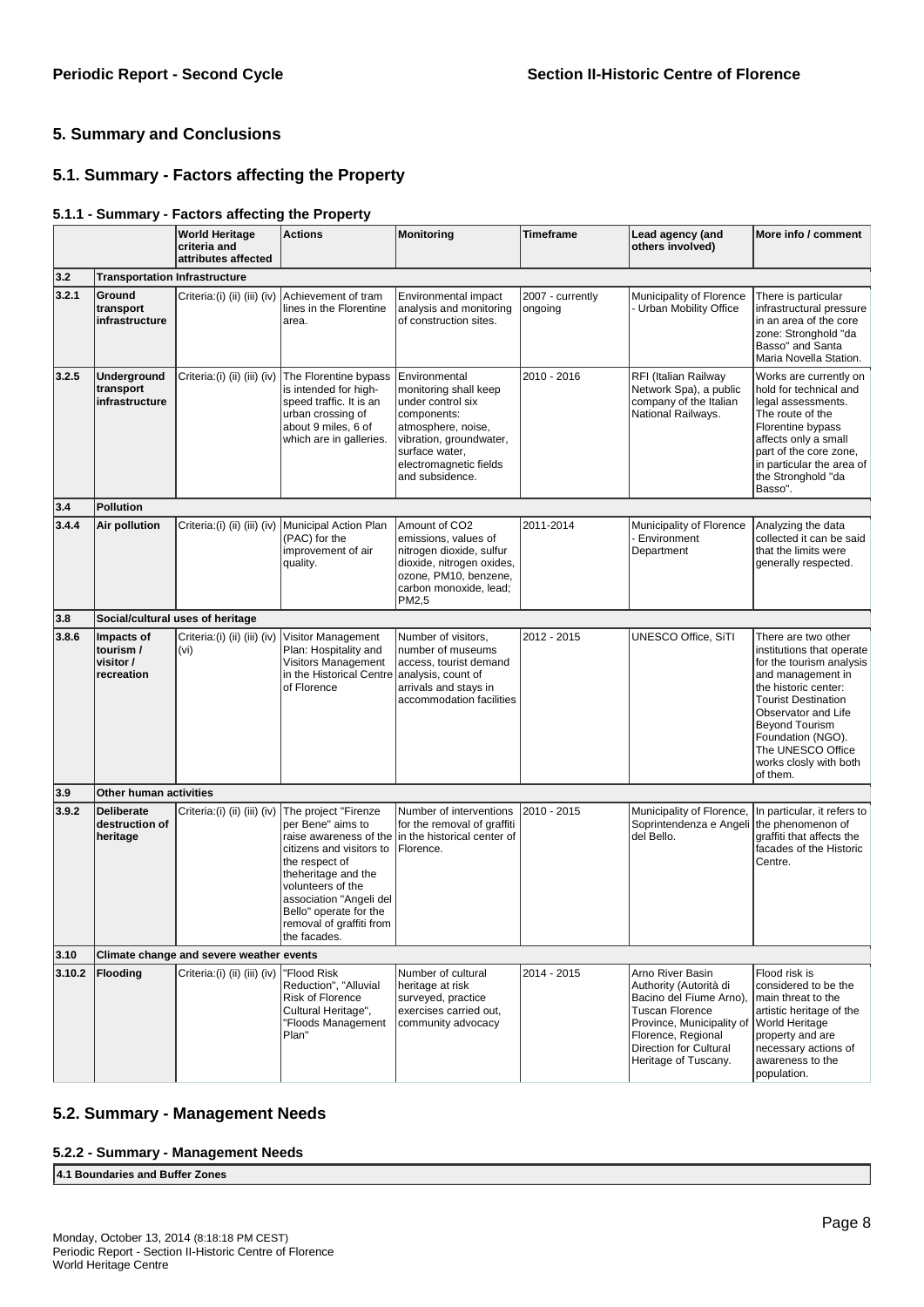## **Periodic Report - Second Cycle Section II-Historic Centre of Florence**

|        |                                         | <b>Actions</b>       | Timeframe                                                                                                                              | Lead agency (and others<br>linvolved) | More info / comment                                                                   |
|--------|-----------------------------------------|----------------------|----------------------------------------------------------------------------------------------------------------------------------------|---------------------------------------|---------------------------------------------------------------------------------------|
| 14.1.1 | There is a<br>need for a<br>buffer zone | Buffer zone proposal | UNESCO Office - Municipality of<br>12012 - 2014<br>Florence, Steering Commitee,<br>Municipalities involved, MiBACT,<br>Regione Toscana |                                       | The proposal of the buffer zone<br>must be approved by the World<br>Heritage Commitee |